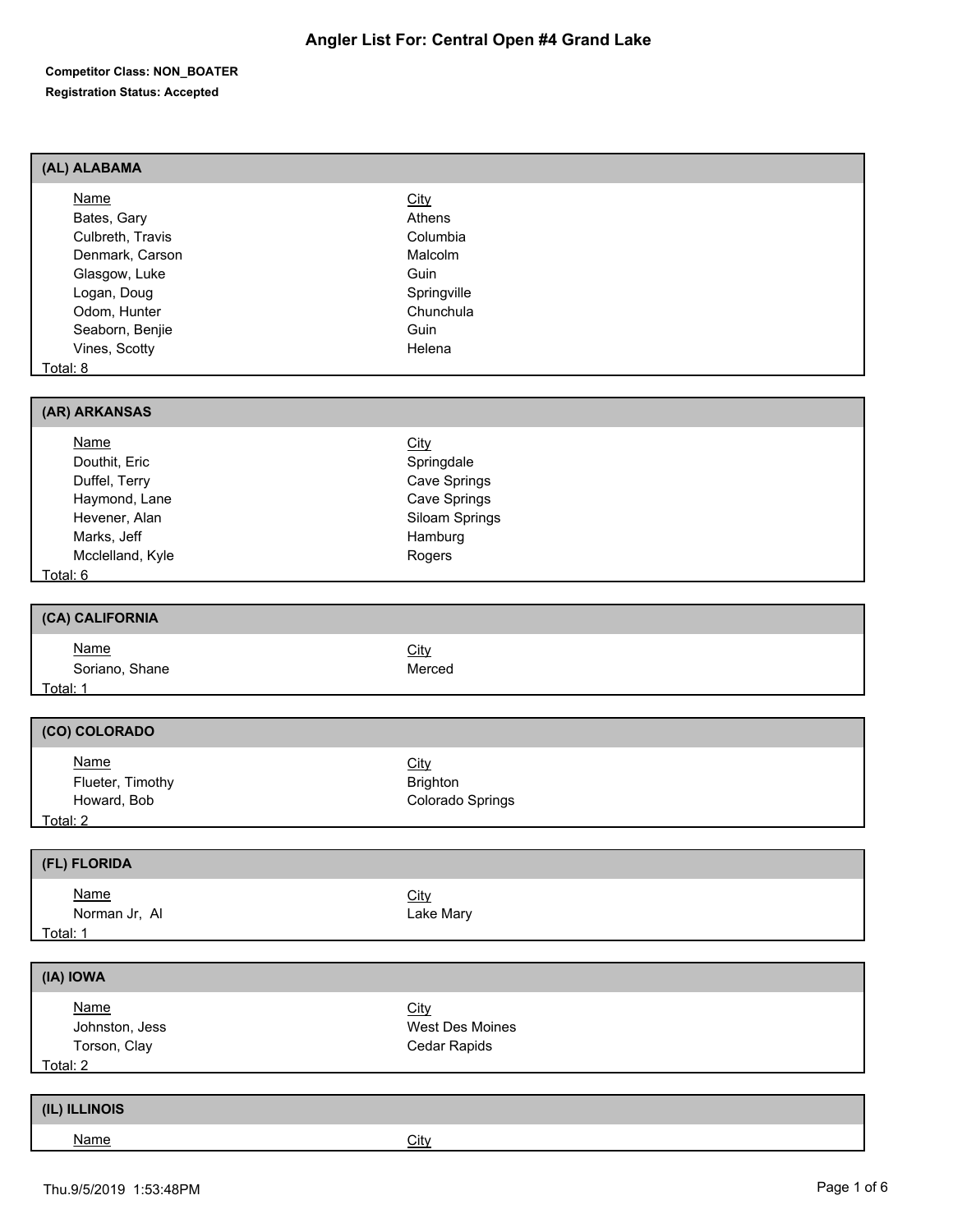# **Angler List For: Central Open #4 Grand Lake**

| Bean, Edward                      | Johnsburg           |
|-----------------------------------|---------------------|
| Crededio, Josh                    | Chicago             |
| Kuester, Klaus                    | <b>Forest Park</b>  |
| Sims, Doug                        | Athens              |
| Varner, Ryan                      | Alhambra            |
| Total: 5                          |                     |
|                                   |                     |
| (IN) INDIANA                      |                     |
| <b>Name</b>                       | <b>City</b>         |
| Arnold, Jeremy                    | Austin              |
| White, Chris                      | Russiaville         |
| Total: 2                          |                     |
|                                   |                     |
| (KS) KANSAS                       |                     |
| <b>Name</b>                       | <b>City</b>         |
| Burch, Travis                     | Gardner             |
| Dalzell, Jake                     | Derby               |
| Deal, Bryan                       | Shawnee             |
| Evans, Jack                       | <b>Bucklin</b>      |
| Gnoth, Matt                       | Sharon              |
| Jeffery, Chris                    | Sedan               |
| Nolte, Jeffrey                    | Shawnee             |
| Trent, Kerry                      | Dodge City          |
| Total: 8                          |                     |
| (KY) KENTUCKY                     |                     |
| <b>Name</b>                       | <b>City</b>         |
| Cook, Marty                       | Paducah             |
| <u>Total: 1</u>                   |                     |
|                                   |                     |
| (LA) LOUISIANA                    |                     |
| <b>Name</b>                       | <b>City</b>         |
| Beauboeuf, Larry                  | <b>Bossier City</b> |
| Cooley, Hagen                     | DeRidder            |
| Fontenot, Jason                   | Lake Charles        |
| Frankowicz, Luke                  | Monroe              |
| Harrell, David                    | Downsville          |
| Keith, David                      | Haughton            |
| Major, Will                       | Port Allen          |
| Murphy, Brian                     | Sulphur             |
| Naquin, Cameron<br>Roberson, John | Gray<br>Shreveport  |
|                                   |                     |
|                                   |                     |
| Sanchez, Brandon                  | Livingston          |
| Wallace, Jeff<br>Total: 12        | West Monroe         |

| (MI) MICHIGAN |      |
|---------------|------|
| <u>Name</u>   | City |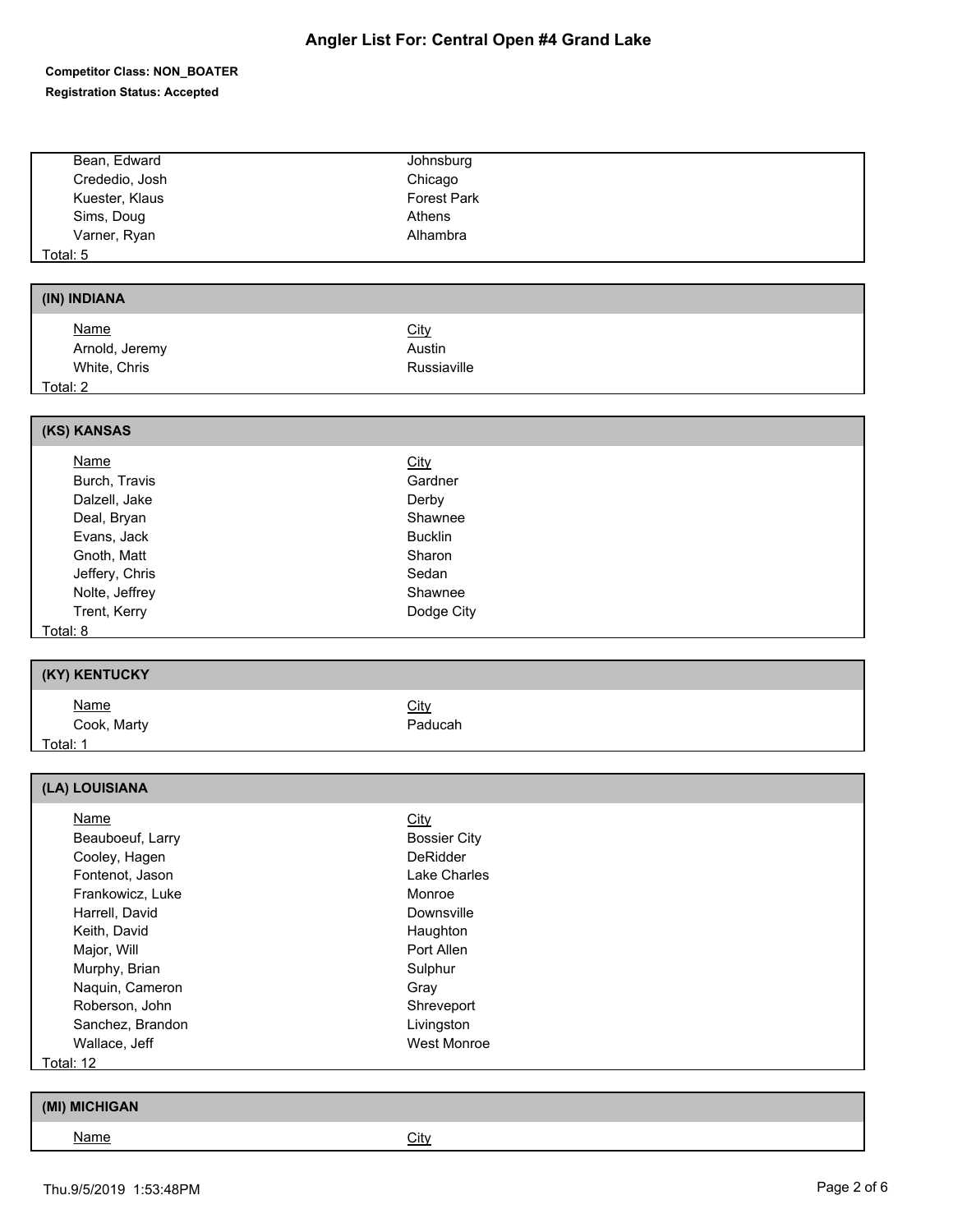| Jezierski, Jon      | Troy              |
|---------------------|-------------------|
| Total: 1            |                   |
|                     |                   |
| (MN) MINNESOTA      |                   |
| <b>Name</b>         |                   |
|                     | <b>City</b>       |
| Bornholtz, Daniel   | Woodbury          |
| Kehret, Joshua      | <b>Burnsville</b> |
| Kellermeier, Ross   | Edina             |
| Ruff Jr, Gregory    | Bloomington       |
| Vogelpohl, Dwain    | Cambridge         |
| Total: 5            |                   |
| (MO) MISSOURI       |                   |
|                     |                   |
| <b>Name</b>         | <b>City</b>       |
| Brandenburg, Leslie | Springfield       |
| Fernengel, Erick    | Lake Waukomis     |
| Hill, Scott         | Saint Louis       |
| Larsen, Chad        | Waynesville       |
| Prebeck, Robert     | Norwood           |
| Quick, Alan         | Springfield       |
| Robbs, Ronald       | Ironton           |
| Stewart, Corey      | Lees Summit       |
| Tucker, Walter      | Osceola           |
| Williams, Frank     | Saint Charles     |
| Total: 10           |                   |
|                     |                   |
| (MS) MISSISSIPPI    |                   |
| <b>Name</b>         | City              |
| Allen Jr, Noel      | Brandon           |
| Corkern, Daniel     | Florence          |
| Goul, John          | Philadelphia      |
| Hatch, Steven       | Long Beach        |
| Parnell, Stephen    | Brandon           |
| Reed, Charles       | Batesville        |
| White, Don          | Columbus          |
| Winter, Brandon     | <b>Bruce</b>      |
| Total: 8            |                   |
|                     |                   |
| (NC) NORTH CAROLINA |                   |
| <b>Name</b>         | City              |
| Anderson, Caz       | Hayesville        |
| Total: 1            |                   |
|                     |                   |
| (NE) NEBRASKA       |                   |
| <b>Name</b>         | <b>City</b>       |
| Roark, Jacob        | Plattsmouth       |
| Total: 1            |                   |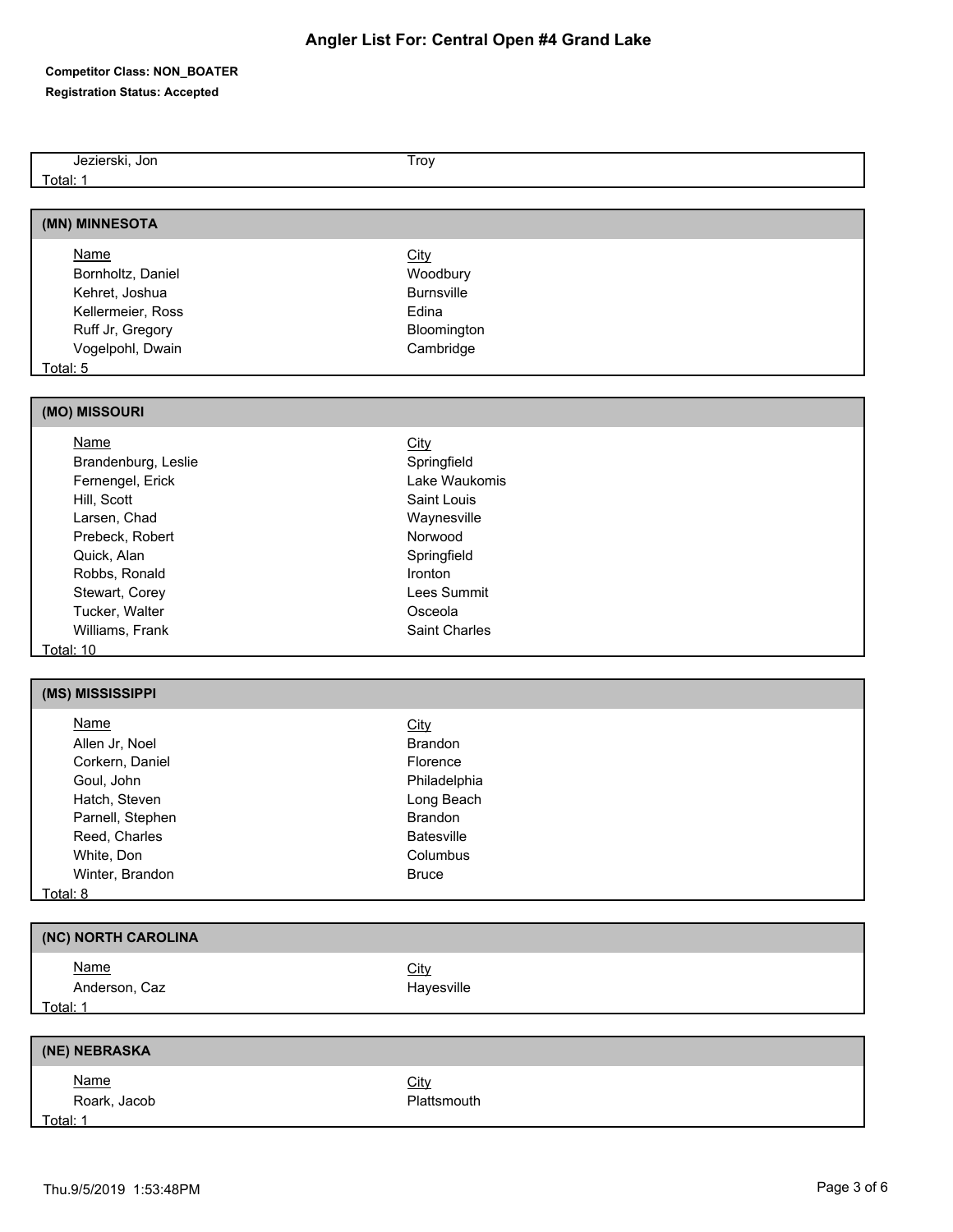| (NM) NEW MEXICO     |                     |
|---------------------|---------------------|
| <b>Name</b>         | City                |
| Richardson, Wade    | Texico              |
| Total: 1            |                     |
|                     |                     |
| (NY) NEW YORK       |                     |
| <b>Name</b>         | City                |
| Ushio, Sakae        | Tonawanda           |
| Total: 1            |                     |
|                     |                     |
| (OK) OKLAHOMA       |                     |
| <b>Name</b>         | City                |
| Arms, David         | Cache               |
| Bark, Jimmy         | Jenks               |
| Baskins, Randy      | Owasso              |
| Baskins, Steven     | Owasso              |
| Beason Sr, Jonathan | <b>Broken Arrow</b> |
| Beaver, Brandon     | Durant              |
| Black, Billy        | Mcalester           |
| Black, Caleb        | Mcalester           |
| Chandler, Josh      | Grove               |
| Clark, Bob          | <b>Broken Arrow</b> |
| Copeland, Jack      | Sallisaw            |
| Dickirson, Brian    | Choctaw             |
| Dobson, Matt        | Edmond              |
| Enmeier, Bates      | Enid                |
| Enmeier, Troy       | Enid                |
| Gilliam, Steven     | Blanchard           |
| Gwartney, Dason     | Bixby               |
| Horton, John        | Collinsville        |
| Humphries, Brian    | Oklahoma City       |
| Lee, Seth           | Oklahoma City       |
| Mallow, Darrin      | Kansas              |
| Miller, Lonnie      | <b>Broken Arrow</b> |
| Montalbano, Joe     | <b>Broken Arrow</b> |
| Silagi, Mike        | Tulsa               |
| Thompson, Jason     | Piedmont            |
| Turner, Kevin       | Sand Springs        |
| Weatherly, Justin   | Ponca City          |
| Wiewel, Jim         | Kingfisher          |
| Williams, Bobby     | Pocola              |
| Yazel, Bill         | <b>Warr Acres</b>   |
| Total: 30           |                     |

| (TN) TENNESSEE |             |
|----------------|-------------|
| <b>Name</b>    | <b>City</b> |
| Booth, David   | Erin        |
| Burgess, Bob   | Millington  |
| Hille, Darrell | Springfield |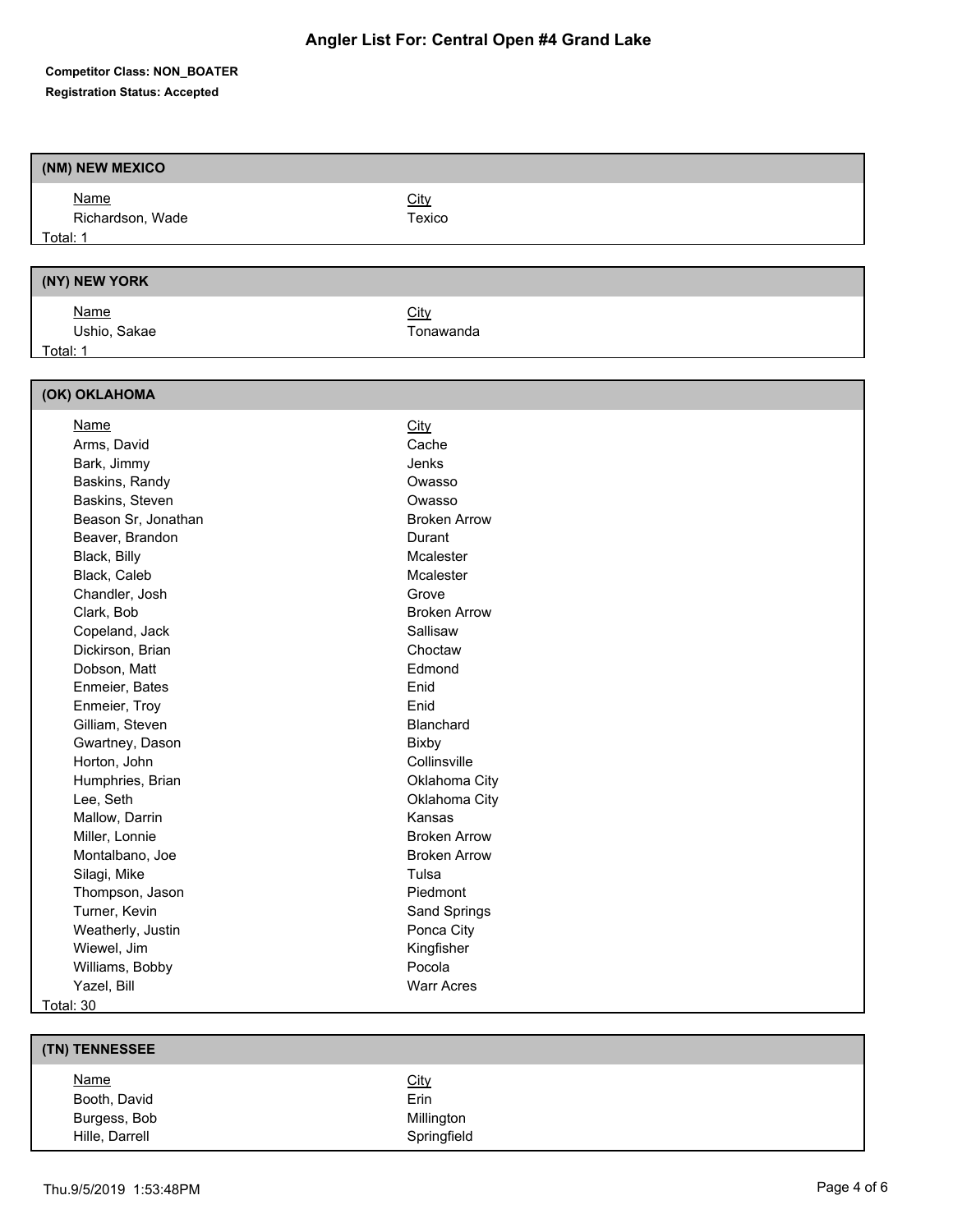Leet, Justin Bartlett

Total: 4

| (TX) TEXAS          |                      |
|---------------------|----------------------|
| <b>Name</b>         | City                 |
| Anders, Colten      | Burton               |
| Bailey, Chris       | Eddy                 |
| Bates, Max          | Princeton            |
| Bogan, Calvin       | Livingston           |
| Boone, Clay         | <b>Wills Point</b>   |
| Boyd, Adam          | Humble               |
| Breznik, Shea       | Borger               |
| Farmer, Carl        | Carrollton           |
| Ferdinando, Anthony | Spicewood            |
| Goebel, John        | Lumberton            |
| Guilford, Tom       | San Marcos           |
| Hollowell, Brad     | Azle                 |
| Honeycutt, Keith    | Temple               |
| Hudson, Albert      | Austin               |
| Kilby, Sieg         | Kilgore              |
| Lane, Erik          | Live Oak             |
| Lane, Jordan        | Conroe               |
| Maxwell, Kevin      | Laneville            |
| Parker, Rick        | Kaufman              |
| Parkison, Robert    | Marshall             |
| Paxton Jr, Robert   | <b>Flower Mound</b>  |
| Poullard, Domonick  | Houston              |
| Shry, Cody          | Pinehrst             |
| Steadman, Matthew   | Plano                |
| Tanner, Kayden      | Millsap              |
| Tanner, Marty       | Millsap              |
| Tateno, Shigekazu   | Dallas               |
| Taylor, Robb        | Colleyville          |
| Wilkinson, Scott    | <b>Valley Spring</b> |
| Winders, Dylan      | Montgomery           |
| Total: 30           |                      |
| (VA) VIRGINIA       |                      |
| <b>Name</b>         | City                 |
| Thomasson, Andrew   | Dublin               |
| Total: 1            |                      |
|                     |                      |
| (WI) WISCONSIN      |                      |
| <b>Name</b>         | <b>City</b>          |
| Anderson, Troy      | Galesville           |
| Bauer, Jeffrey      | Merrillan            |
| Przekurat, Jay      | <b>Stevens Point</b> |

Total: 4

Van Ert, Mitch Watertown